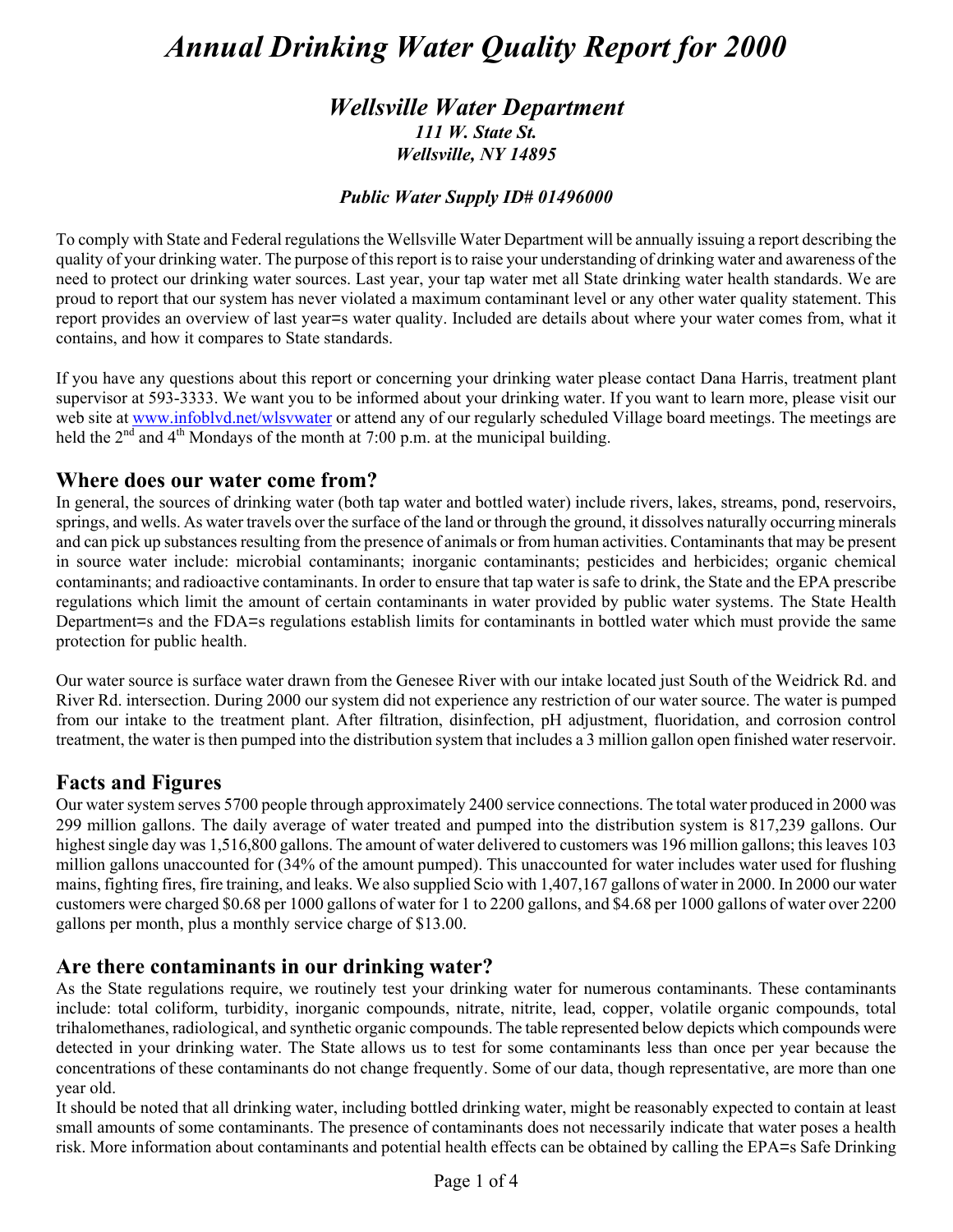| <b>TABLE OF DETECTED CONTAMINANTS</b>                                                        |                            |                          |                                        |                               |              |                            |                                                                                                 |
|----------------------------------------------------------------------------------------------|----------------------------|--------------------------|----------------------------------------|-------------------------------|--------------|----------------------------|-------------------------------------------------------------------------------------------------|
| Contaminant                                                                                  | <b>Violation</b><br>Yes/No | Date of<br><b>Sample</b> | Level<br><b>Detected</b>               | <b>Unit of</b><br>Measurement | <b>MCLG</b>  | <b>Regulatory</b><br>Limit | <b>Likely Source of</b><br>Contamination                                                        |
| <b>Microbiological Contaminants:</b>                                                         |                            |                          |                                        |                               |              |                            |                                                                                                 |
| Turbidity <sup>1</sup>                                                                       | No                         | 06/14/00                 | 0.24                                   | Ntu                           | N/A          | $TT = 0.5$                 | Soil Runoff                                                                                     |
| Radiological Contaminants: - No Contaminants detected - 06/04/00                             |                            |                          |                                        |                               |              |                            |                                                                                                 |
| <b>Inorganic Contaminants:</b>                                                               |                            |                          |                                        |                               |              |                            |                                                                                                 |
| Barium                                                                                       | N <sub>0</sub>             | 01/26/00                 | 0.052                                  | Mg/l                          | 2            | $MCL = 2$                  | Discharge of drilling<br>wastes; metal refineries;<br>natural deposits                          |
| Chloride                                                                                     | N <sub>o</sub>             | 12/18/00                 | 23.4                                   | Mg/l                          | N/A          | $MCL = 250$                | Naturally occurring or<br>road salt contamination                                               |
| Copper <sup>2</sup>                                                                          | N <sub>0</sub>             | 08/98                    | 0.46                                   | Mg/l                          | 1.3          | $AL = 1.3$                 | Corrosion of galvanized<br>pipes; natural deposits                                              |
| Fluoride                                                                                     | N <sub>o</sub>             | 12/11/00                 | 1.54                                   | Mg/l                          | N/A          | $MCL = 2.2$                | Natural deposits; water<br>additive that promotes<br>strong teeth                               |
| Lead $3$                                                                                     | N <sub>o</sub>             | 08/98                    | $\overline{7}$<br>(range)<br>$ND - 51$ | Ug/l                          | $\mathbf{0}$ | $AL = 15$                  | Corrosion of household<br>plumbing systems;<br>natural deposits                                 |
| Nitrate                                                                                      | N <sub>0</sub>             | 01/26/00                 | 1.22                                   | Mg/l                          | 10           | $MCL = 10$                 | Runoff from fertilizer<br>use; natural deposits                                                 |
| Synthetic Organic Contaminants (Pesticides/Herbicides) - No Contaminants Detected - 10/27/99 |                            |                          |                                        |                               |              |                            |                                                                                                 |
| Volatile Organic Contaminants - No Contaminants Detected - 02/09/00                          |                            |                          |                                        |                               |              |                            |                                                                                                 |
| <b>Disinfection Byproducts:</b>                                                              |                            |                          |                                        |                               |              |                            |                                                                                                 |
| Total<br>Trihalomethanes <sup>4</sup>                                                        | N <sub>0</sub>             | 12/13/00                 | 43.9                                   | Ug/l                          | N/A          | $MCL = 100$                | By-product of drinking<br>water chlorination;<br>These are formed when<br>source water contains |

#### **Notes:**

**1** - Turbidity is a measure of the cloudiness of the water. We test it because it is a good indicator of the effectiveness of our filtration system. Our highest single turbidity measurement for the year occurred on 06/14/00. State regulations require that turbidity must always be below 0.5 NTU. 100% of our samples met this turbidity performance standard.

large amounts of organic matter

**2** - The level presented represents the  $90<sup>th</sup>$  percentile of the 20 sites tested. A percentile is a value on a scale of 100 that indicates the percent of a distribution that is equal to or below it. The  $90<sup>th</sup>$  percentile is equal to or greater than  $90<sup>th</sup>$  of the copper values detected at your water system. In this case 20 samples were collected at your water system and the  $90<sup>th</sup>$ percentile value was the  $18<sup>th</sup>$  highest value (0.46 mg/l). The action level for copper was not exceeded at any of the sites tested.

**3** - The level presented represents the 90<sup>th</sup> percentile of the 20 sites tested. The action level for lead was exceeded at one of the sites tested.

**4** - Total Trihalomethanes (TTHM=s - chloroform, bromodichloromethane, dibromochloromethane, and bromoform)

#### **Definitions:**

*Maximum Contaminant Level* (MCL): The highest level of a contaminant that is allowed in drinking water. MCLs are set as close to the MCLGs as feasible.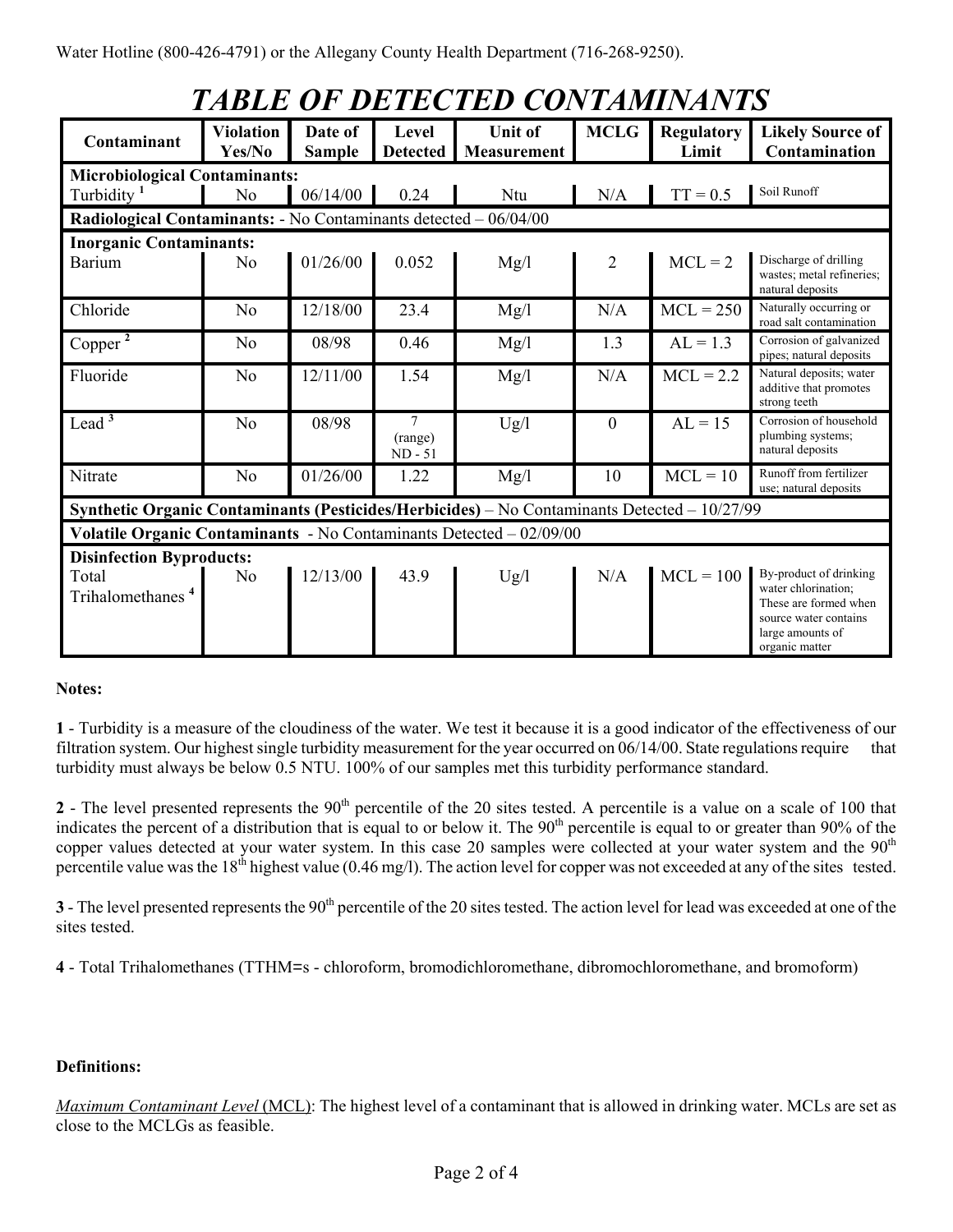*Maximum Contaminant Level Goal* (MCLG): The level of a contaminant in drinking water below which there is no known or expected risk to health. MCLGs allow for a margin of safety.

*Action Level* (AL): The concentration of a contaminant, which, if exceeded, triggers treatment or other requirements that a water system must follow.

*Treatment Technique* (TT): A required process intended to reduce the level of a contaminant in drinking water.

*Non-Detects* (ND): Laboratory analysis indicates that the constituent is not present.

*Nephelometric Turbidity Unit* (NTU): A measure of the clarity of water. Turbidity in excess of 5 NTU is just noticeable to the average person.

*Milligrams per liter* (mg/l): Corresponds to one part of liquid in one million parts of liquid (parts per million - ppm).

*Micrograms per liter* (ug/l): Corresponds to one part of liquid in one billion parts of liquid (parts per billion - ppb).

## **What does this information mean?**

As you can see by the table, our system had no violations. We have learned through our testing that some contaminants have been detected; however, these contaminants were detected below the level allowed by the State.

## **Is our water system meeting other rules that govern operations?**

During 2000, our system was in compliance with all applicable State drinking water requirements.

# **Do I need to take special precautions?**

Although our drinking water met or exceeded State and Federal regulations, some people may be more vulnerable to disease causing microorganisms or pathogens in drinking water than the general population. Immuno-compromised persons such as persons with cancer undergoing chemotherapy, persons who have undergone organ transplants, people with HIV/AIDS or other immune system disorders, some elderly, and infants can be particularly at risk from infections. These people should seek advice from their health care provider about their drinking water. EPA/CDC guidelines on appropriate means to lessen the risk of infection by Cryptosporidium, Giardia and other microbial pathogens are available from the Safe Drinking Water Hotline (800-426-4791).

# **Why save water and how to avoid wasting it?**

Although our system has an adequate amount of water to meet present and future demands, there are a number of reasons why it is important to conserve water:

- ! Saving water saves energy and some of the costs associated with both of these necessities of life.
- ! Saving water reduces the cost of energy required to pump water.
- ! Saving water lessens the strain on the water system during a dry spell or drought, helping to avoid severe water use restrictions so that essential fire fighting needs are met.

You can play a role in conserving water by becoming conscious of the amount of water your household is using, and by looking for ways to use less whenever you can. It is not hard to conserve water. Conservation tips include:

- ! Turn off the tap when brushing your teeth.
- ! Check every faucet in your home for leaks. Just a slow drip can waste 15 to 20 gallons a day. Fix it up and you can save almost 6,000 gallons per year.
- ! Check your toilets for leaks by putting a few drops of food coloring in the tank, watch for a few minutes to see if the color shows up in the bowl. It is not uncommon to lose up to 100 gallons a day from one of these otherwise invisible toilet leaks. Fix it and you can save more than 30,000 gallons a year.
- ! Use low flow showerheads and faucets.
- ! Water your lawn sparingly early morning or late evening.